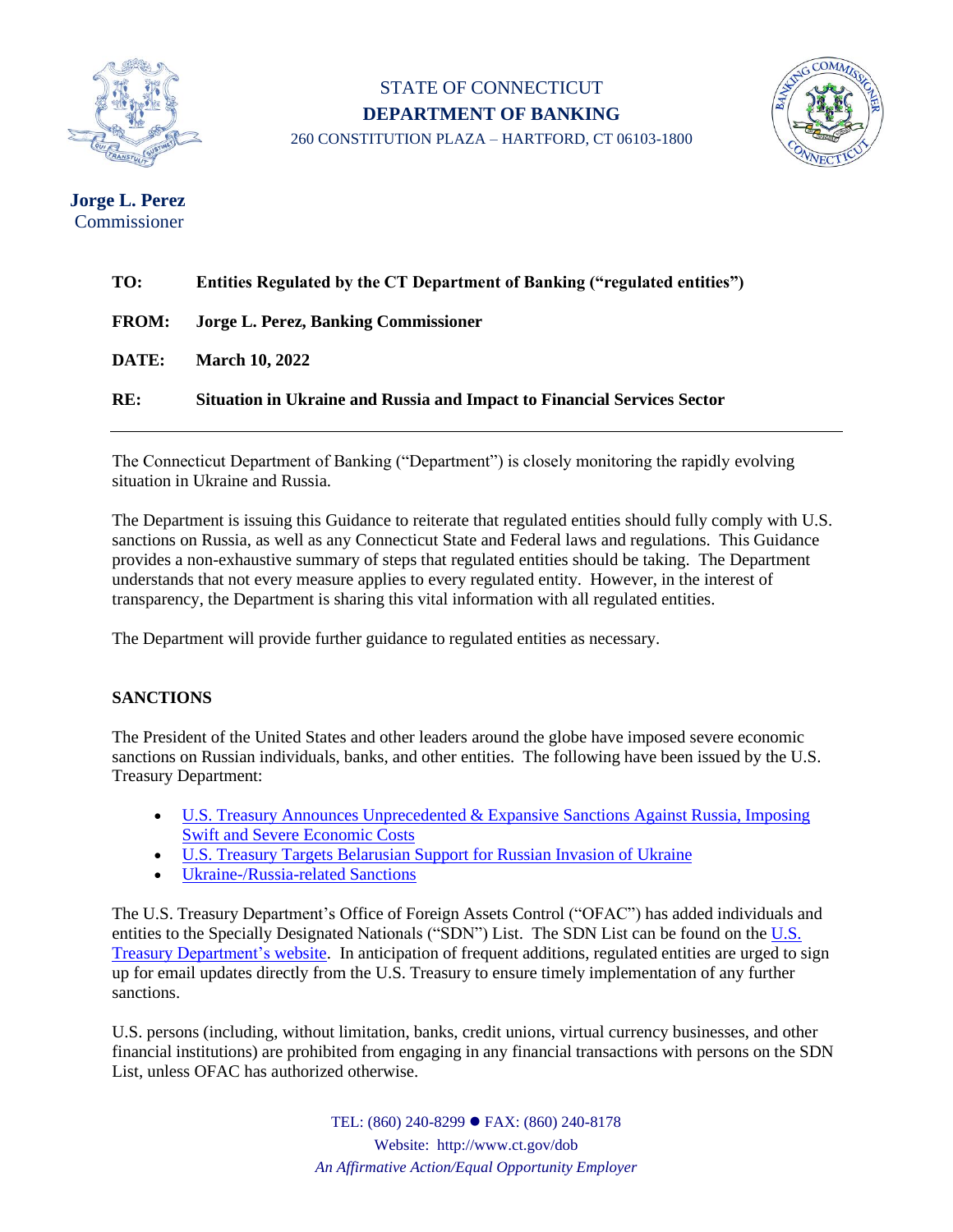Regulated Entities Page 2 March 10, 2022

While not on the SDN List, more limited, yet stringent, sanctions have been placed on several Russian entities with respect to their ability to raise debt and equity and/or with respect to their correspondent and payable-through accounts. Regulated entities must review the specific restrictions as contained on the OFAC [website](https://home.treasury.gov/policy-issues/office-of-foreign-assets-control-sanctions-programs-and-information) to ensure continued compliance.

Regulated entities should take the following actions immediately:

- Monitor all communications from the Department, the U.S. Department of the Treasury, OFAC, and other Federal agencies on a real-time basis to stay abreast of the latest developments to ensure that their systems, programs, and processes remain in compliance with all the requirements and restrictions imposed.
- Review Transaction Monitoring and Filtering Programs to make any modification that is necessary to your systems to capture the new sanctions as they are proposed, and to ensure continued compliance with all applicable laws and regulations.
- Monitor all transactions going through your institution, particularly trade finance transactions and funds transfers, to identify and block transactions subject to the OFAC sanctions, and follow OFAC's direction regarding any blocked funds.
- Ensure that OFAC compliance policies and procedures are being updated on a continuous basis to incorporate these sanctions and any new sanctions that may be imposed on additional entities.

## **VIRTUAL CURRENCY**

The Russian invasion also significantly increases the risk that listed individuals and entities may use virtual currency transfers to evade sanctions. Accordingly, all regulated entities engaging in financial services using virtual currencies must have tailored policies, procedures, and processes to protect against the unique risks that virtual currencies present. Refer to the OFAC Guidance, [Sanctions Compliance](https://home.treasury.gov/system/files/126/virtual_currency_guidance_brochure.pdf) Guidance for the Virtual [Currency Industry.](https://home.treasury.gov/system/files/126/virtual_currency_guidance_brochure.pdf)

Regulated entities should pay special attention to the effectiveness of virtual currency-specific control measures including, but not limited to, sanctions lists, geographic screening, and any other measures relevant to each entity's specific risk profile.

Examples of some virtual-currency-specific internal controls include:

- Use of geolocation tools and IP address identification and blocking capabilities to detect and prevent potential sanctions exposure.
- Transaction monitoring and investigative tools, including blockchain analytics tools, to identify transaction activity involving virtual currency addresses or other identifying information associated with sanctioned individuals and entities listed on the SDN List, or located in sanctioned jurisdictions.

Regulated entities should have policies, procedures, and processes in place to implement necessary internal controls, with appropriate training, risk assessments, and testing and auditing against their risk profile.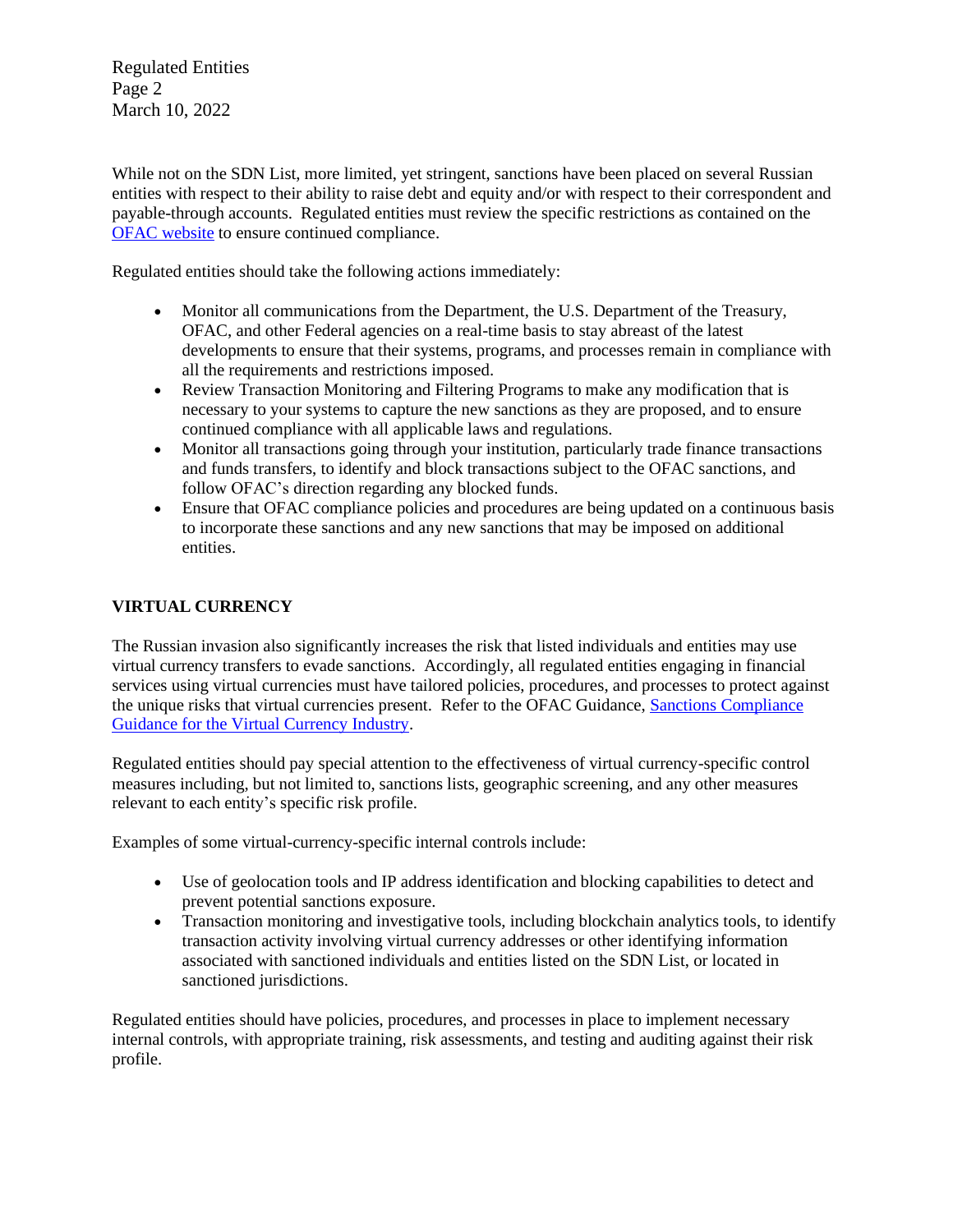Regulated Entities Page 3 March 10, 2022

## **CYBERSECURITY**

The Russian invasion of Ukraine significantly elevates the cyber risk for the U.S. financial sector. Escalating tensions between the U.S. and Russia also increases the risk that Russian threat actors will directly attack U.S. critical infrastructure in retaliation for sanctions or other steps taken by the U.S. government.

To mitigate cybersecurity threats, regulated entities should:

- Review programs to ensure full compliance, with particular attention to core cybersecurity hygiene measures like multi-factor authentication ("MFA"), privileged access management, vulnerability management, and disabling or securing remote desktop protocol ("RDP") access.
- Review and confirm border security configurations to eliminate any networking protocols that are non-essential.
- Review, update, and test incident response and business continuity planning, and ensure that those plans address destructive cyber-attacks such as ransomware.
- Immediately confirm backups are protected from a ransomware attack and have and maintainan updated incident response plan.
- Re-evaluate plans to maintain essential services, protect critical data, and preserve customer confidence considering the realistic threat of extended outages and disruption.
- Conduct a full test of the ability to restore from backups. Do not assume that backup restoration will succeed until a full test has been successfully completed.
- Provide additional cybersecurity awareness, training, and reminders for all employees.
- Senior management, boards of directors, and other governing bodies of regulated entities should exercise oversight of all such planning and implementation.

Regulated entities should also closely track guidance and alerts from the Cybersecurity and Infrastructure Security Agency ("CISA"), which provides information on its ["Shields-Up"](https://www.cisa.gov/shields-up) website to promote awareness of current cybersecurity threats and mitigations. Regulated entities should review and implement practices not already in place that are recommended in the following CISA issuances:

- Understanding and Mitigating Russian [State-Sponsored](https://www.cisa.gov/uscert/sites/default/files/publications/AA22-011A_Joint_CSA_Understanding_and_Mitigating%20_Russian_Cyber_Threats_to_US_Critical_Infrastructure_TLP-WHITE_01-10-22_v1.pdf) Cyber Threats to U.S. Critical [Infrastructure.](https://www.cisa.gov/uscert/sites/default/files/publications/AA22-011A_Joint_CSA_Understanding_and_Mitigating%20_Russian_Cyber_Threats_to_US_Critical_Infrastructure_TLP-WHITE_01-10-22_v1.pdf)
- CISA Insights Article: Implement [Cybersecurity](https://www.cisa.gov/sites/default/files/publications/CISA_Insights-Implement_Cybersecurity_Measures_Now_to_Protect_Against_Critical_Threats_508C.pdf) Measures Now to Protect Against Potential Critical [Threats.](https://www.cisa.gov/sites/default/files/publications/CISA_Insights-Implement_Cybersecurity_Measures_Now_to_Protect_Against_Critical_Threats_508C.pdf)
- [CISA Insights Article: Preparing](https://www.cisa.gov/sites/default/files/publications/cisa_insight_mitigating_foreign_influence_508.pdf) for and Mitigating Foreign Influence Operations Targeting Critical [Infrastructure.](https://www.cisa.gov/sites/default/files/publications/cisa_insight_mitigating_foreign_influence_508.pdf)

Furthermore, regulated entities that do business in Ukraine and/or Russia should take increased measures to monitor, inspect, and isolate traffic from Ukrainian or Russian offices and service providers, including traffic over virtual private networks ("VPNs").

Regulated entities should review firewall rules, active directory and other access controls, and should segregate networks for Ukrainian or Russian offices from the global network.

For cybersecurity incidents, certain regulated entities are subject to additional reporting requirements. This Guidance does not supersede such reporting requirements to your regulator.